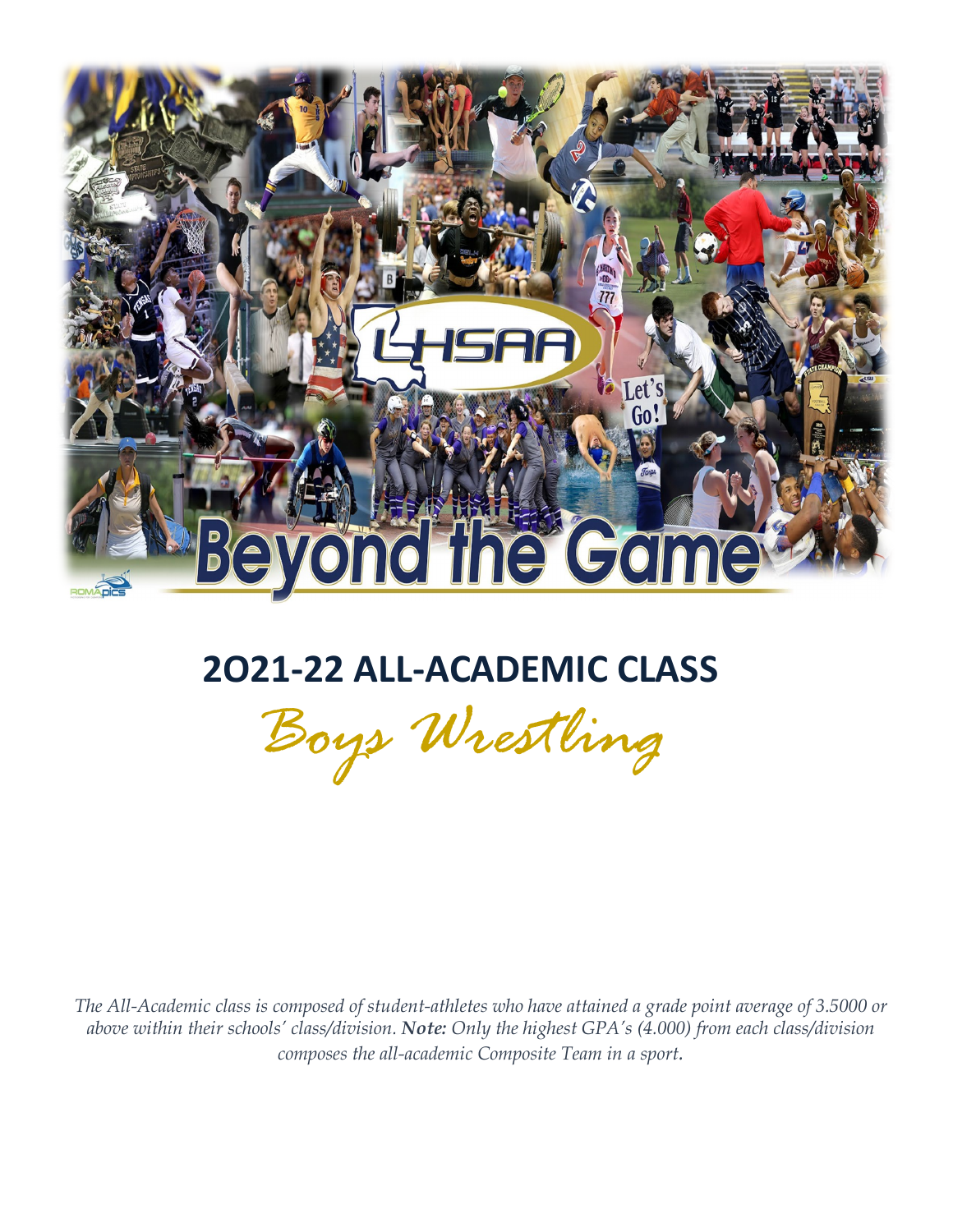

## 2021-22 ALL-ACADEMIC BOYS' WRESTLING DIVISION TEAM

## *DIVISION TEAM*

| <b>Name</b>             | Year    | School                    | Sport | <b>Class</b> | <b>Division</b>            | <b>GPA</b> |
|-------------------------|---------|---------------------------|-------|--------------|----------------------------|------------|
| Joshua Atkins           | 2021-22 | <b>Holy Cross</b>         | W     | <b>5A</b>    |                            | 4.0000     |
| Cole Baiamonte          | 2021-22 | <b>Holy Cross</b>         | W     | <b>5A</b>    | I                          | 4.0000     |
| <b>Aaron Mire</b>       | 2021-22 | Hahnville                 | W     | <b>5A</b>    | I                          | 4.0000     |
| <b>Grant Nastasi</b>    | 2021-22 | St. Paul's                | W     | <b>5A</b>    | I                          | 4.0000     |
| Luke Ohler              | 2021-22 | <b>Brother Martin</b>     | W     | <b>5A</b>    | I                          | 4.0000     |
| <b>Collin Pelitere</b>  | 2021-22 | Jesuit                    | W     | <b>5A</b>    | I                          | 4.0000     |
| Kaiden Romein           | 2021-22 | Southside                 | W     | <b>5A</b>    | $\mathbf{I}$               | 4.0000     |
| <b>Ernest Tapia</b>     | 2021-22 | Archbishop Shaw           | W     | <b>5A</b>    | $\mathbf{I}$               | 4.0000     |
| Lance Ferguson          | 2021-22 | North DeSoto              | W     | 4A           | $\mathsf{I}$               | 3.9649     |
| John Sutis              | 2021-22 | Parkway                   | W     | <b>5A</b>    | $\mathsf{I}$               | 3.9600     |
| Vincent Bourgeois       | 2021-22 | <b>Holy Cross</b>         | W     | <b>5A</b>    | I                          | 3.9524     |
| <b>Michael Ellis</b>    | 2021-22 | De La Salle               | W     | 3A           | $\mathbf{III}$             | 3.9300     |
| <b>Kurt Sharon</b>      | 2021-22 | Destrehan                 | W     | <b>5A</b>    | $\mathbf{I}$               | 3.9200     |
| Aaron LeMaire           | 2021-22 | <b>Teurlings Catholic</b> | W     | 4A           | $\mathsf{I}$               | 3.9091     |
| Ian Bohn                | 2021-22 | Jesuit                    | W     | <b>5A</b>    | $\mathsf{l}$               | 3.9048     |
| <b>Kyren Pierce</b>     | 2021-22 | McKinley                  | W     | 5A           | $\mathbf{I}$               | 3.8953     |
| Cole Curry              | 2021-22 | Archbishop Rummel         | W     | <b>5A</b>    | $\mathbf{I}$               | 3.8946     |
| <b>Andrew Nettleton</b> | 2021-22 | Terrebonne                | W     | 5A           | $\mathsf{I}$               | 3.8888     |
| Rocco Horvath           | 2021-22 | <b>Brother Martin</b>     | W     | <b>5A</b>    | I                          | 3.8837     |
| Reid Bourgeois          | 2021-22 | <b>Teurlings Catholic</b> | W     | 4A           | $\mathbf{I}$               | 3.8696     |
| <b>Berend Grandt</b>    | 2021-22 | <b>Baton Rouge</b>        | W     | 5A           | $\mathsf{I}$               | 3.8636     |
| <b>Bryce Oufnac</b>     | 2021-22 | De La Salle               | W     | 3A           | III                        | 3.8600     |
| Andre Johnson           | 2021-22 | <b>Basile</b>             | W     | 1A           | Ш                          | 3.8461     |
| <b>Ethan Viator</b>     | 2021-22 | St. Paul's                | W     | <b>5A</b>    | $\mathsf{l}$               | 3.8400     |
| Jonathan Weissbach      | 2021-22 | Parkway                   | W     | 5A           | I                          | 3.8400     |
| Gavin LeJeune           | 2021-22 | Acadiana                  | W     | 5A           | I                          | 3.8222     |
| <b>William Barrow</b>   |         |                           |       |              |                            |            |
| Alexander               | 2021-22 | Episcopal                 | W     | 2A           | III                        | 3.8158     |
| Logan Ferguson          | 2021-22 | North DeSoto              | W     | 4A           | $\sf II$                   | 3.8148     |
| Hunter Dawdy            | 2021-22 | Sulphur                   | W     | 5A           | $\mathsf{I}$               | 3.8100     |
| Alejandro Canas         | 2021-22 | Lakeshore                 | W     | 4A           | $\ensuremath{\mathsf{II}}$ | 3.7954     |
| <b>Grant McClinton</b>  | 2021-22 | Catholic - B.R.           | W     | 5A           |                            | 3.7857     |
| Hayden Harms            | 2021-22 | Dutchtown                 | W     | 5A           |                            | 3.7692     |
| Andrew Lusby            | 2021-22 | Live Oak                  | W     | 5A           | L                          | 3.7684     |
| Coen Begnaud            | 2021-22 | <b>Teurlings Catholic</b> | W     | 4A           | $\sf II$                   | 3.7619     |
| Dylan Moser             | 2021-22 | <b>Brother Martin</b>     | W     | 5A           |                            | 3.7500     |
| <b>Gabriel Pierre</b>   | 2021-22 | <b>Brother Martin</b>     | W     | 5A           |                            | 3.7442     |
| Jackson Ballay          | 2021-22 | Jesuit                    | W     | 5A           | I                          | 3.7381     |
| Jonathan Siegel-        |         |                           |       |              |                            |            |
| DeZarn                  | 2021-22 | Hahnville                 | W     | 5A           | I                          | 3.7292     |